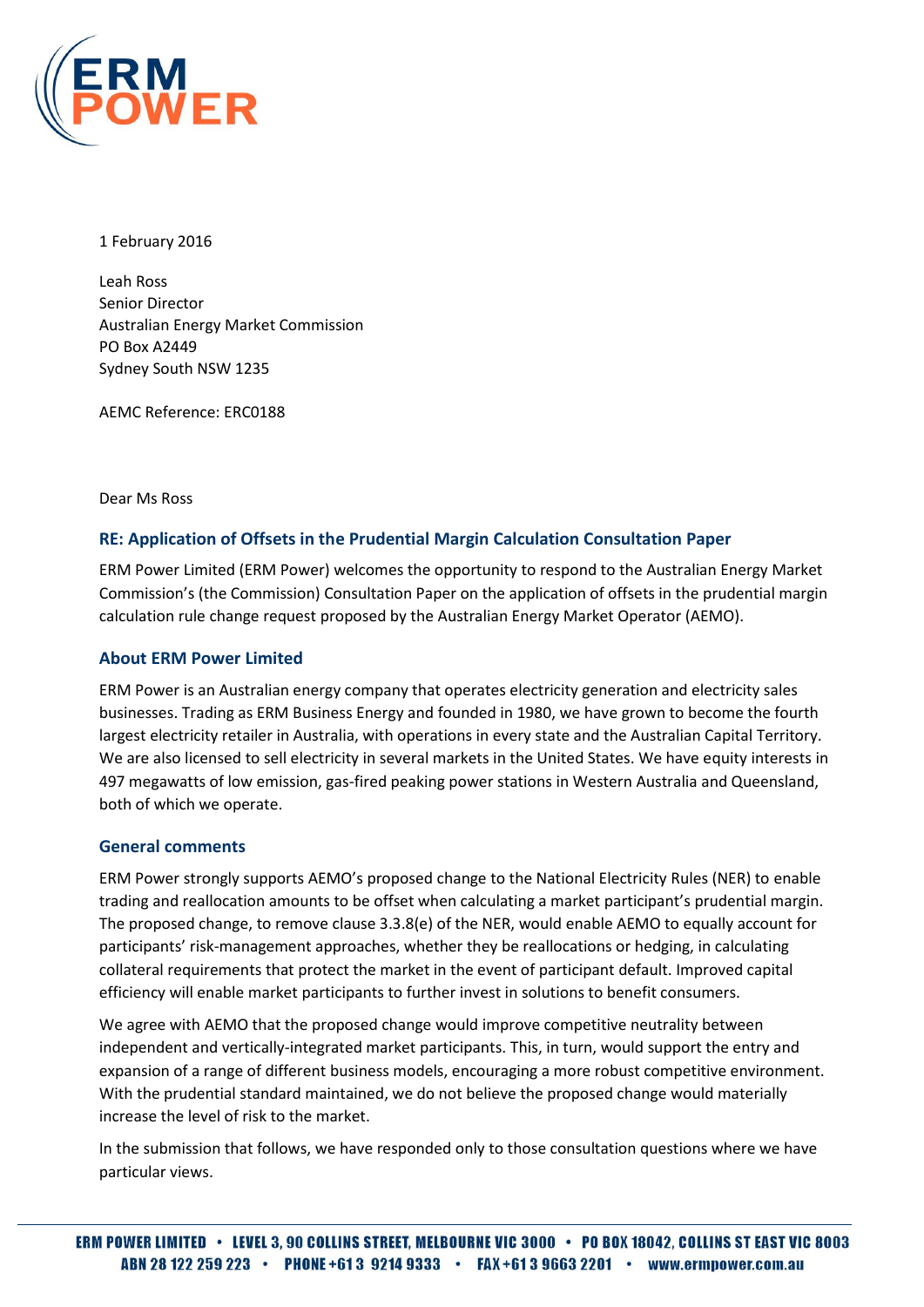

Please contact me if you would like to discuss this submission further.

Yours sincerely,

[signed]

Jenna Polson Manager, Regulatory Affairs 03 9214 9347 - jpolson@ermpower.com.au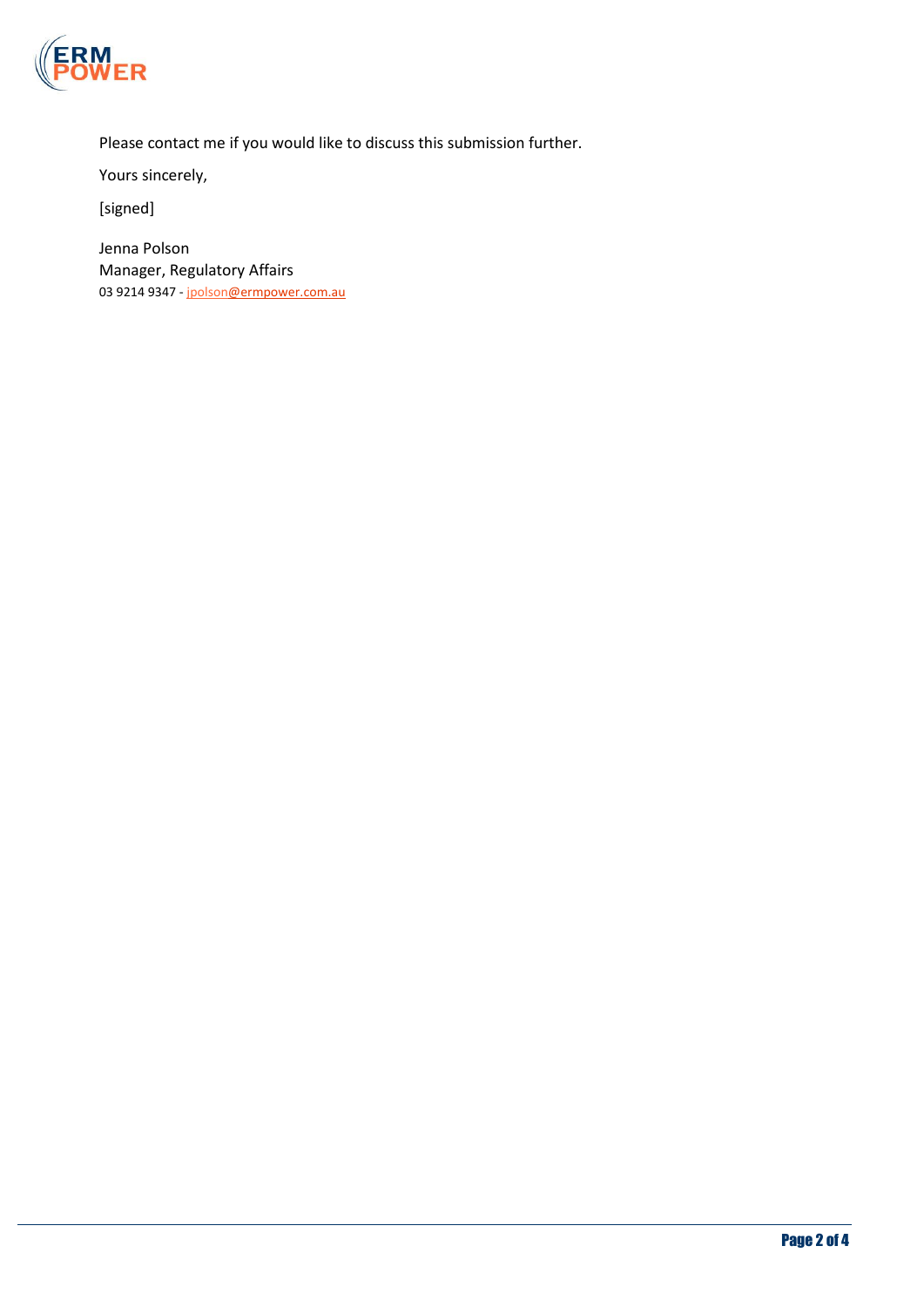

#### **Question 2: The impact of the proposed rule on market efficiency**

- (a) Is the proposed Rule likely to result in cost savings for Market Participants? Are the potential cost savings estimated by the Proponent (\$200,000-\$500,000 per annum across all Participants) consistent with stakeholders' expectations? How do these savings compare with the costs of implementing such changes?
- (b) What impact would the proposed Rule have on the ability of AEMO to maintain the prudential standard in the NEM?

The proposed rule change is expected to lead to cost savings for ERM Power, with negligible implementation costs. Our assessment indicates that the potential cost savings estimated by AEMO may understate the total savings across all market participants.

We have no reason to believe that the prudential standard would not be maintained, with the current probability of exceedance levels remaining below 2% across the NEM, as stated by AEMO.

#### **Question 3: Appropriate allocation of risks - part 1**

(a) Do stakeholders agree that adequate processes exist to determine the firmness of reallocations?

(b) Do stakeholders agree that adequate processes exist to deregister those reallocations not considered sufficiently firm in a timely manner? If so, why? If not, why not?

ERM Power believes that there are adequate processes available to determine the firmness of reallocations.

In particular, we support AEMO's existing right to deregister reallocations in the case of a default event in respect of either party to the reallocation, and that neither party to a reallocation has a unilateral right to deregister. This is an important process to ensure AEMO can mitigate market exposure. We also note that there has been no history of large generator default, and therefore processes are appropriate in the context of a low-likelihood (though high impact) risk.

#### **Question 5: Trade-off between flexibility and regulatory certainty**

(a) If the proposed rule were made, AEMO will retain some discretion in relation to the extent it takes account of prospective reallocations in the calculation of the prudential margin (under clause 3.3.8(d)(6). In this context, have concerns raised in the context of the 2012 rule change proposal about the level of discretion provided to AEMO in relation to the calculation of the prudential margin been addressed?

(b) Would regulatory transparency be improved by specifying in the Rules that AEMO must allow for offsets of trading amounts and reallocation amounts in the prudential margin calculation?

(c) Are there other ways in which the offsetting between trading amounts and reallocation amounts can be made more transparent, in a manner consistent with the prudential standard?

We note that AEMO already has considerable discretion in the calculation of the outstandings limit and the prudential margin. We consider there to be benefit in improving the transparency of AEMO's decision-making processes with regards to these calculations generally (whether it be in the NER or the procedures).

For example, AEMO currently assesses whether it believes that a historical period is reasonably reflective of a market participant's credit risk, and may restrict this period at its discretion for the purpose of